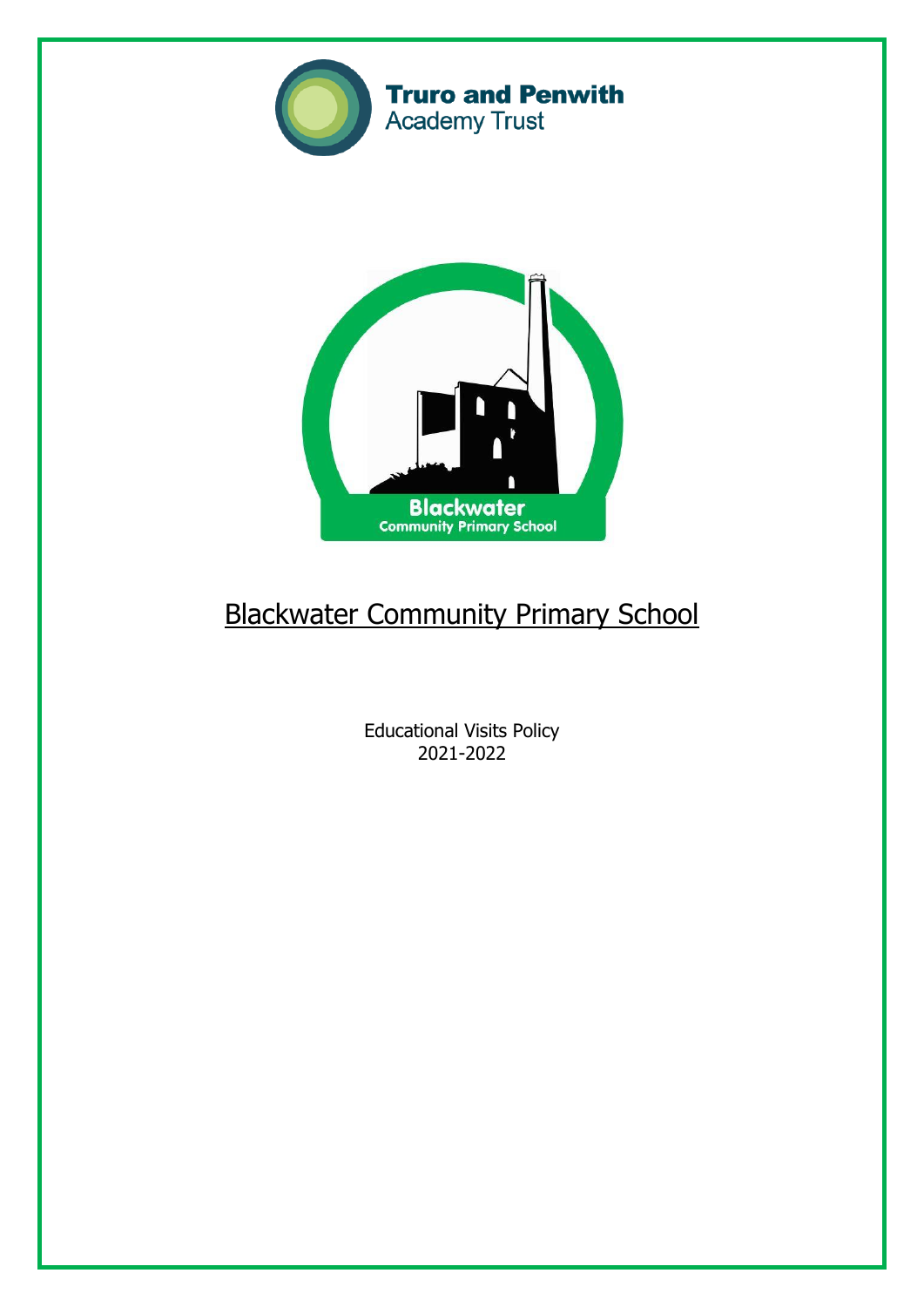*Blackwater Community Primary School is strongly committed to learning outside of the classroom walls. We believe that the value added of these activities far exceeds the inherent risks. Thus, safely managed educational visits with a clear purpose are an indispensable part of the broad and balanced curriculum we offer.* 

*Throughout the school year, staff at Blackwater Community Primary School undertake numerous activities that occur away from the school site, often beyond school hours. The organisation of all educational visits follows current best practice guidance as described in the DfE booklet Health and Safety of Pupils on Educational Visits (advice on legal duties and powers 2014).*

## *Purpose*

*It is important that any educational visit, or overseas trip, is carried out in a calm, happy and secure environment; that staff and children feel confident in the safety procedures in place and that they fully understand the parameters of the trip. The learning experience, however, must remain the primary focus.*

*The aims and objectives of educational visits and of learning across and beyond the curriculum are:*

### *Developing key skills*

## *Using and applying knowledge, skills and understanding in different, realistic and exciting contexts.*

- *Developing the ability to work co-operatively.*
- *Developing the ability to communicate successfully.*
- *Showing initiative and a positive attitude.*
- *Showing greater independence, moving towards self-reliance.*
- *Becoming increasingly risk aware and increasing understanding and independent action.*

# *Raising achievement by boosting self-esteem and motivation*

- *Raising self-esteem through successful participation and enjoyment.*
- *Developing a positive attitude to learning.*
- *Helping demonstrate strengths and understanding of limitations.*
- *Encouraging responsibility.*
- *Improving behaviour.*
- *Addressing disaffection.*

#### *Developing social education and citizenship*

- *The ability to work with others, accept and support them, building relationships.*
- *Learning to tolerate others and respect their views – understanding equal opportunities.*
- *Learning to accept the consequences of their own actions.*
- *Learning to defend their own point of view.*
- *Encouraging a commitment to voluntary service.*
- *Exploring attitudes and values they will carry into adult life.*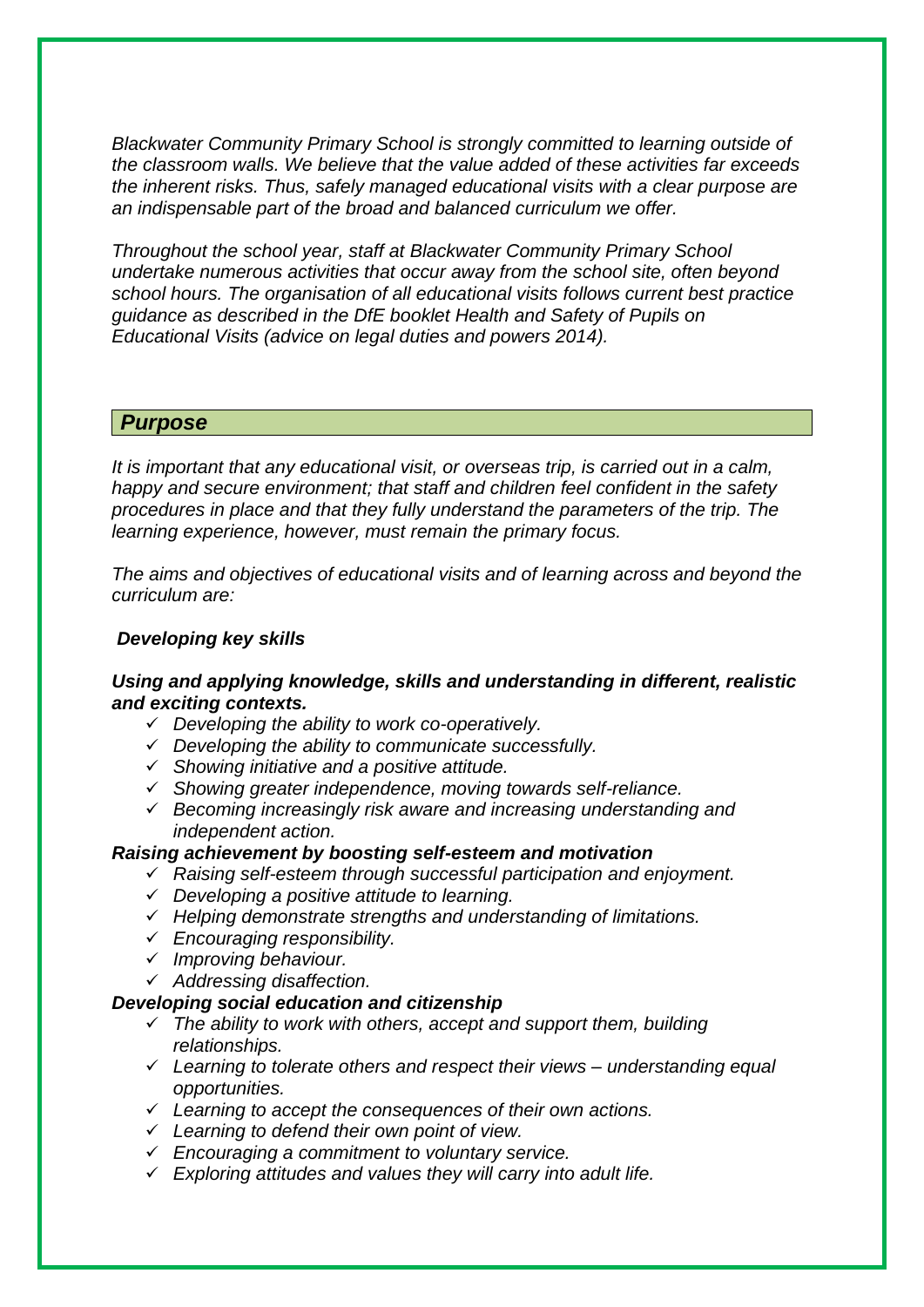## *Promoting education for sustainable development*

- *An appreciation of the natural world as a source of interest and challenge.*
- *A concern for living things.*
- *An understanding of the need for interdependence between people and the environment.*
- *Recognition of the effect of present actions on the future.*
- *An increasing ability to access evidence and make personal decisions.*

## *Promoting health and fitness and a positive use of leisure*

- *Developing a positive attitude to physical activities and a healthy lifestyle.*
- *Developing and experiencing physical fitness and well-being.*
- *Achieving success in physical activities.*
- *Developing self-respect and self-discipline and the ability to cope with adversity.*
- *At any time pupils are 'off-site', they are considered to be on a school trip or educational visit. This involves activities such as: fixtures, visits to museums, extracurricular activities (skiing, golf etc), local community work (visits to residential/care homes), residential trips, sports tours etc.*

## *Equal opportunities and inclusion*

*Everyone concerned needs to ensure that every effort is made to include all children. The challenge is to make these activities available and accessible in some form to all who wish to participate or are required to take part. This would be irrespective of their special educational or medical need, disability, ethnic origin, sex or religion. It needs to be remembered that this must be done whilst maintaining the safety of all those concerned, the integrity of the activity and the ability to manage the visit or venture. These are significant factors to be managed, which may override other considerations. Communication with parents is key to decisions being made.*

# *Approval Procedure*

## *The Headteacher*

*This is the key role for ensuring that the management of visits and trips meets the regulations and conforms to the school's Health and Safety and Safeguarding Policies. Any delegation of responsibilities must be done with a clear rationale, derived from a good knowledge of the people concerned; the visits and activities the aims and objectives; and the risk assessments required.*

# *The Educational Visits Coordinator (EVC)*

*As the EVC, the Headteacher may delegate some of his duties to a designated member of the Senior Leadership Team as appropriate.*

## *The Group Leader*

*This is the person with overall responsibility for the risk assessment, administration, programme, supervision and conduct of the venture. They are therefore an important*  part of the health and safety and good practice support system, and should both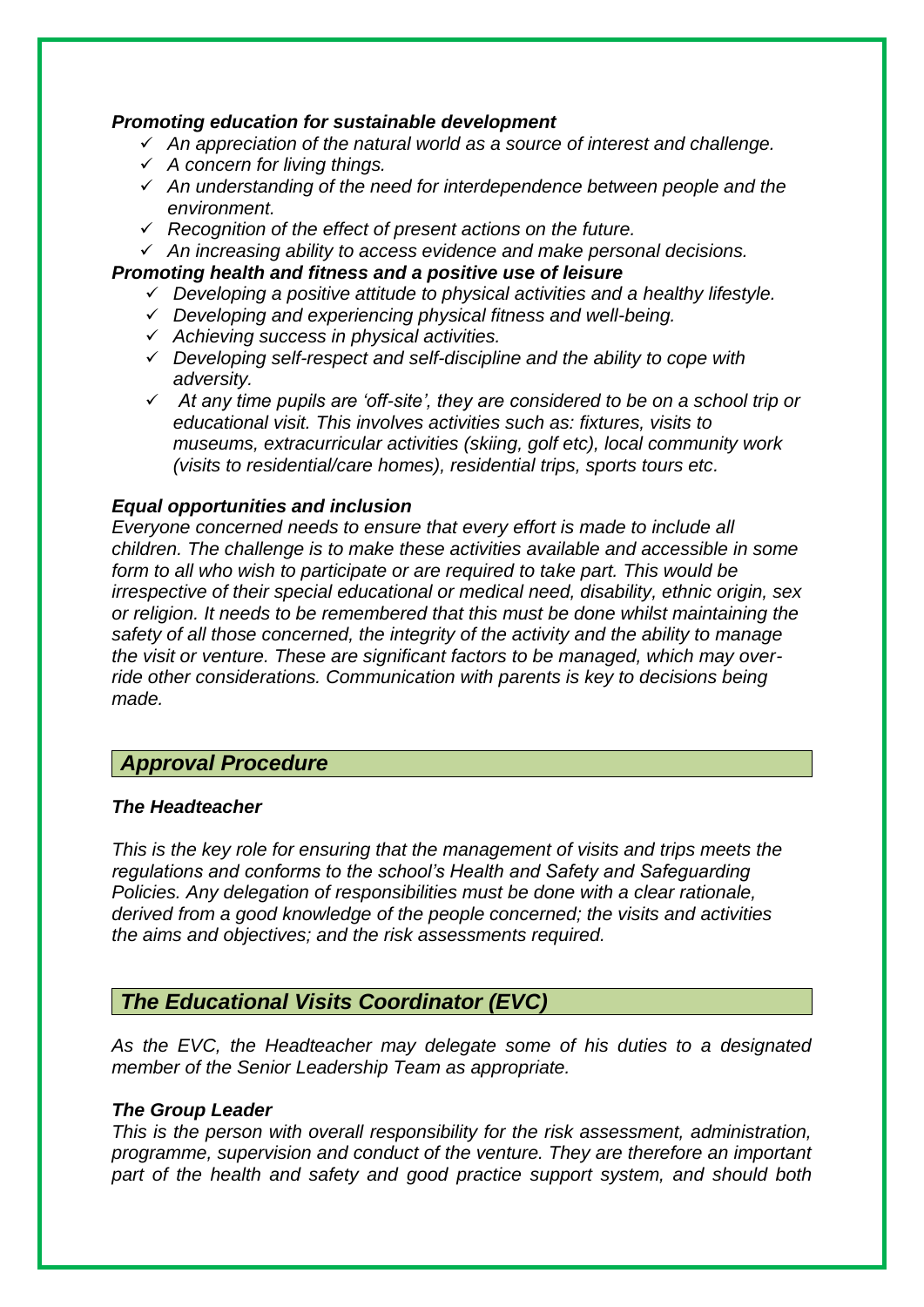*understand their own responsibilities and those of the other people in the process who contribute to their support, success and confidence.* 

*The Group Leader has full responsibility for the safe running of the activity including pre-planning and following guidance, and ensuring all participants are aware of their roles.* 

*To achieve this, the Group Leader will:* 

- *Identify the clear purpose and objectives of the visit.*
- *Complete visit documentation, and obtain approval from the Headteacher for any visit off-site, no matter how short its duration.*
- *Have prior knowledge of the venue – the trip leader should normally have made an exploratory pre-visit.*
- *Carry out, and provide a comprehensive risk assessment on Evolve.*
- *Ensure that all proper means of transport have been catered for.*
- *Check that the nature of the activity falls within the scope of the school's insurance; if not, plan as necessary for an appropriate level of insurance cover.*
- *Inform parents and seek permission/consent, detailing the nature, purpose and related activities involved in the visit.*
- *Arrange briefing meetings with parents, as appropriate, for high risk, residential and foreign visits.*
- *Liaise with the office to ensure that any specific medical or health issues of pupils or accompanying staff are taken into consideration within the planning and that their needs are catered for.*
- *Allocate supervisory responsibility to each adult for named pupils and ensure that each adult knows which pupils they are responsible for, and to ensure that each pupil knows which adult is responsible for them.*
- *Continuously monitor the appropriateness of the activity.*

*The Headteacher or designated member of the SLT is responsible for approving all visits or ventures that take place. Before approval is given, the Group Leader should gain information from the Centres/Providers of the activities to ensure that health and safety, risk assessment and operating procedures are in place. Centres/Providers will be checked for their appropriateness as will their leader's qualifications and basic operating procedures. These checks will be carried out annually where repeat visits are planned.*

# *Members of the group with specific responsibilities*

*These people will assist the Group Leader in all their tasks and activities and will need to demonstrate person specific, pastoral, technical and management expertise.* 

*he list of responsibilities and competencies for the members of the group will need to be supplemented according to circumstances.* 

#### *Responsibilities of the children*

*As school trips and visits are an extension of the curriculum, Blackwater Community Primary School expects its pupils to adhere to the principles stated in the school's Behaviour Policy. Whilst we acknowledge that enjoyment is a fundamental ingredient*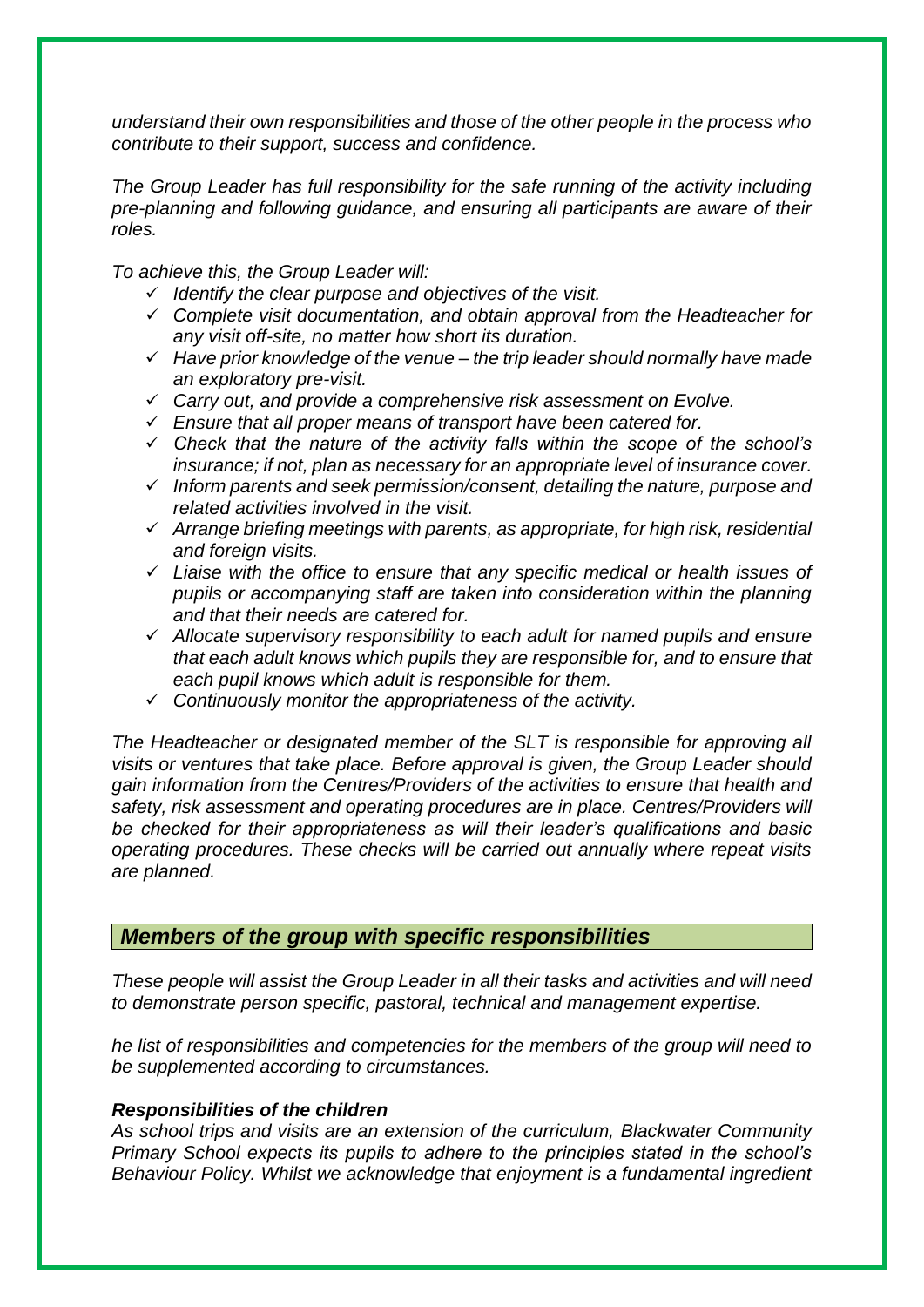*of any visit or trip, pupil safety is paramount*

- *It is essential that all groups are made as aware and active in the process of managing the visit or trip as they can be.*
- *Procedures, group and supervision arrangements/strategies must be explained and understood.*
- *Individual and group responsibilities need to be clear, as well as the rewards and sanctions for ensuring they are kept to.*
- *Any children whose behaviour may be considered to be a danger to themselves or to the group may be stopped from going on the visit. The curricular aims of the visit for these pupils should be fulfilled in other ways wherever possible.*

# *Staffing supervision*

*Blackwater Primary School recognises that accompanying staff possess a key role in ensuring the high standards of learning, challenge and safety on a school trip. The levels of supervision will determine not only the health and safety of the children and their leaders, but also the quality of the overall experience, enabling learning to take place as well as allowing all those concerned to enjoy the experience and derive satisfaction from it.*

*Supervision is a key element in the success of any venture. To this end, an appropriate staff/pupil ratio will be observed, and this is determined by the risk assessment carried out by the Group Leader.* 

*The minimum ratios are those considered best practice as described in the DfE booklet Health and Safety of Pupils on Educational Visits (advice on legal duties and powers 2014).* 

- *Nursery classes should have a ratio of at least 1 adult for every 2 children.*
- *Reception classes should have a ratio of at least 1 adult for every 4 children.*
- *Years 1 to 2 should have a ratio of at least 1 adult for every 6 pupils.*
- *Years 3 to 6 should have a ratio of at least 1 adult for every 10-15 pupils.*

# *Safeguarding*

*All children have the right to be protected from harm. An educational visit, off-site and residential activities, provide a stimulating learning, environmental and, in many cases, a different and more relaxed or interactive environment.* 

# *The School is committed to ensuring that:-*

- *Safeguarding Children procedures are initiated and followed.*
- *Ensuring clear lines of communication and effective liaison between staff managing and supervising this work.*
- *Ensuring clear lines of communication and effective liaison between all agencies responsible for the safety and welfare of children.*
- *Enabling children to understand their rights and recognise and deal with unsafe situations.*
- *Implementing the Blackwater Primary School's Safeguarding Policy and procedures.*

# *First Aid*

*The School's Health and Safety Policy ensures that, as far as possible, the school buildings are an accident-free environment. The same standards apply to off-site,*